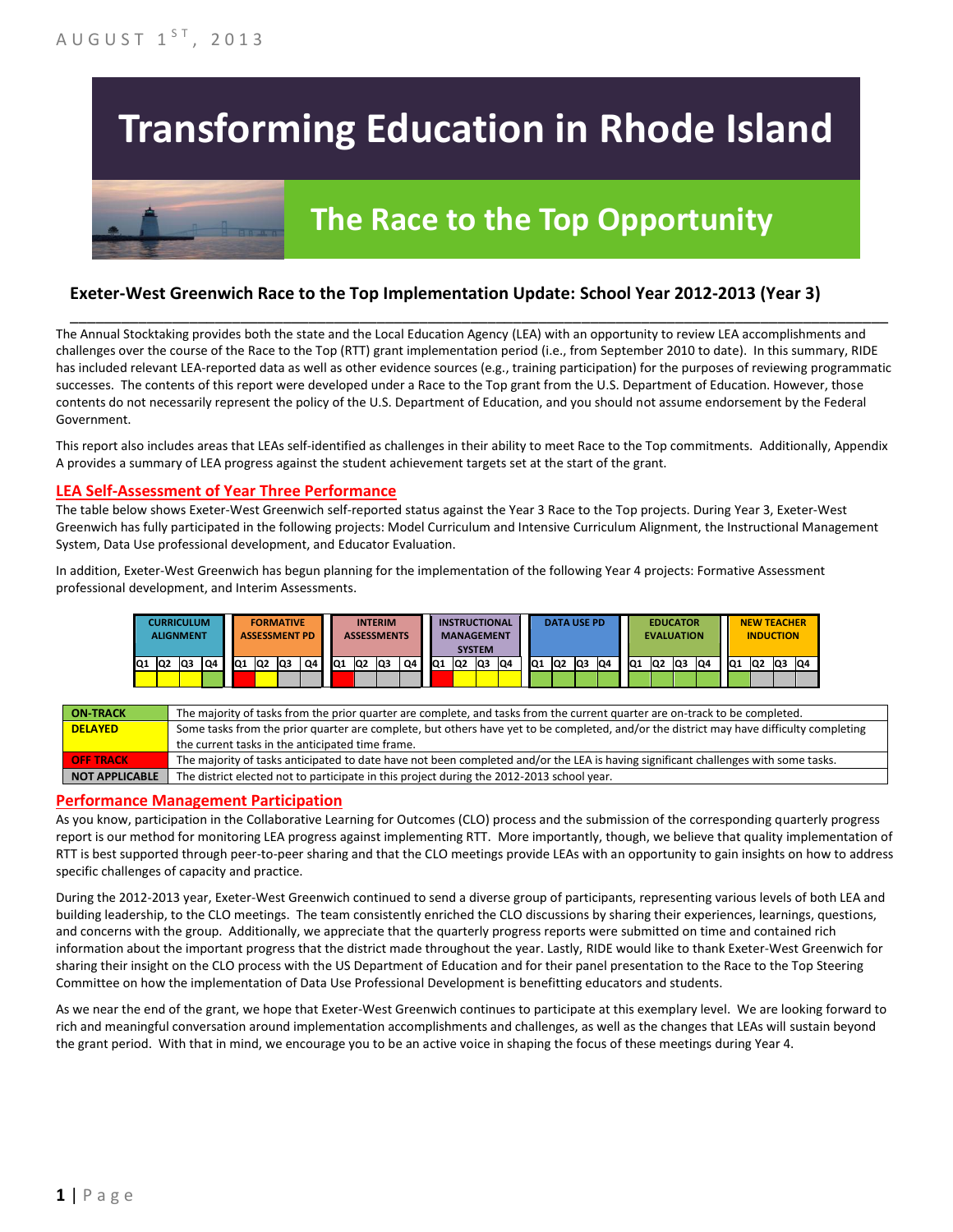#### **System of Support 1: Standards and Curriculum**

Based on the quarterly progress reports submitted by Exeter-West Greenwich, as well as participation in additional applicable activities through the end of the 2012-2013 school year, we have assessed the district as 'on track (green),' 'delayed (yellow),' 'off track/at risk (red)', or 'not applicable (grey) on each of the Year 3 System of Support 1 scope of work tasks for Race to the Top. This assessment is reflected in the table below. Please note that further description of these statuses can be found on page one of this report.

RIDE would like to commend Exeter-West Greenwich on its efforts to expand and deepen educator and administrator knowledge of the Common Core State Standards (CCSS). In its progress reports, Exeter-West Greenwich noted that the district plan for supporting teachers was restructured at the start of the school year. Under the revised plan, the district used their funding to create more resources for teachers, including using a math coach to support implementation of their aligned mathematics curriculum at the elementary level. The funding also provided the district with the opportunity to add grade-level common planning time with the math coach for the purpose of creating aligned lesson plans. The district also noted in their quarterly progress updates that the superintendent regularly participated in the leadership sessions with the Dana Center, and frequently presented in faculty meetings on the connections between the CCSS and the PARCC assessment. Exeter-West Greenwich has also continued to provide professional development opportunities to staff on topics such as the Reading Street program, and has participated in supplemental professional development provided by RIDE on key transition aspects.

Exeter-West Greenwich has made significant progress against implementing a guaranteed and viable curriculum aligned to the new Common Core State Standards. Over the past two years, the district has worked in partnership with RIDE, the Dana Center, and several other districts to create an aligned K-12 curriculum in mathematics. While the district noted challenges at the junior and senior high schools, they continue to work towards the transition to/implementation of an aligned curriculum in both ELA and mathematics at the elementary school level. RIDE is also pleased to note that Exeter-West Greenwich was a recipient of supplemental grant funding in order to send district representatives to training on assessment literacy, assessment development aligned to CCSS (including math practices), and assessment validation.

Additionally, Exeter-West Greenwich noted that their teacher's union and school committee ratified a new three-year agreement effective beginning with the 2013-14 school year which includes six additional professional development meetings for all staff to be utilized, in part, to provide ongoing support for CCSS implementation. RIDE looks forward to hearing more about these opportunities during the 2013-2014 school year.

| <b>Intensive Curriculum Alignment and Model Curriculum Development</b>                                                                                                                                                                                    | Year 3:SY12-13 |                                         |                |                                         |  |  |
|-----------------------------------------------------------------------------------------------------------------------------------------------------------------------------------------------------------------------------------------------------------|----------------|-----------------------------------------|----------------|-----------------------------------------|--|--|
|                                                                                                                                                                                                                                                           | Q1             | Q <sub>2</sub>                          | Q <sub>3</sub> | Q <sub>4</sub>                          |  |  |
| Develop and communicate a multi-year Transition Plan for the Common Core State Standards implementation, including clear<br>expectations for school level transition benchmarks and a plan for developing a curriculum aligned to the CCSS in grades K-12 |                | Modify as Modify as Modify as<br>needed | needed         | needed                                  |  |  |
| Identify opportunities for educators to work collaboratively to deepen understanding of CCSS (e.g. Common Planning Time, grade<br>level team, department meetings, faculty meetings)                                                                      |                | needed                                  | needed         | Modify as Modify as Modify as<br>needed |  |  |
| Create implementation plan, including the identification of aligned resources, to support roll out of new curricula                                                                                                                                       |                | needed                                  | needed         | Modify as Modify as Modify as<br>needed |  |  |
| Develop curriculum aligned to the Common Core State Standards, including participation in Dana Center curriculum writing and<br>leadership sessions (if applicable)                                                                                       |                | $\mathbf{\Lambda}$                      |                |                                         |  |  |

*\*Please note: the 'x' in the above table represents the anticipated completion timeline set by RIDE, not when the district completed the task.*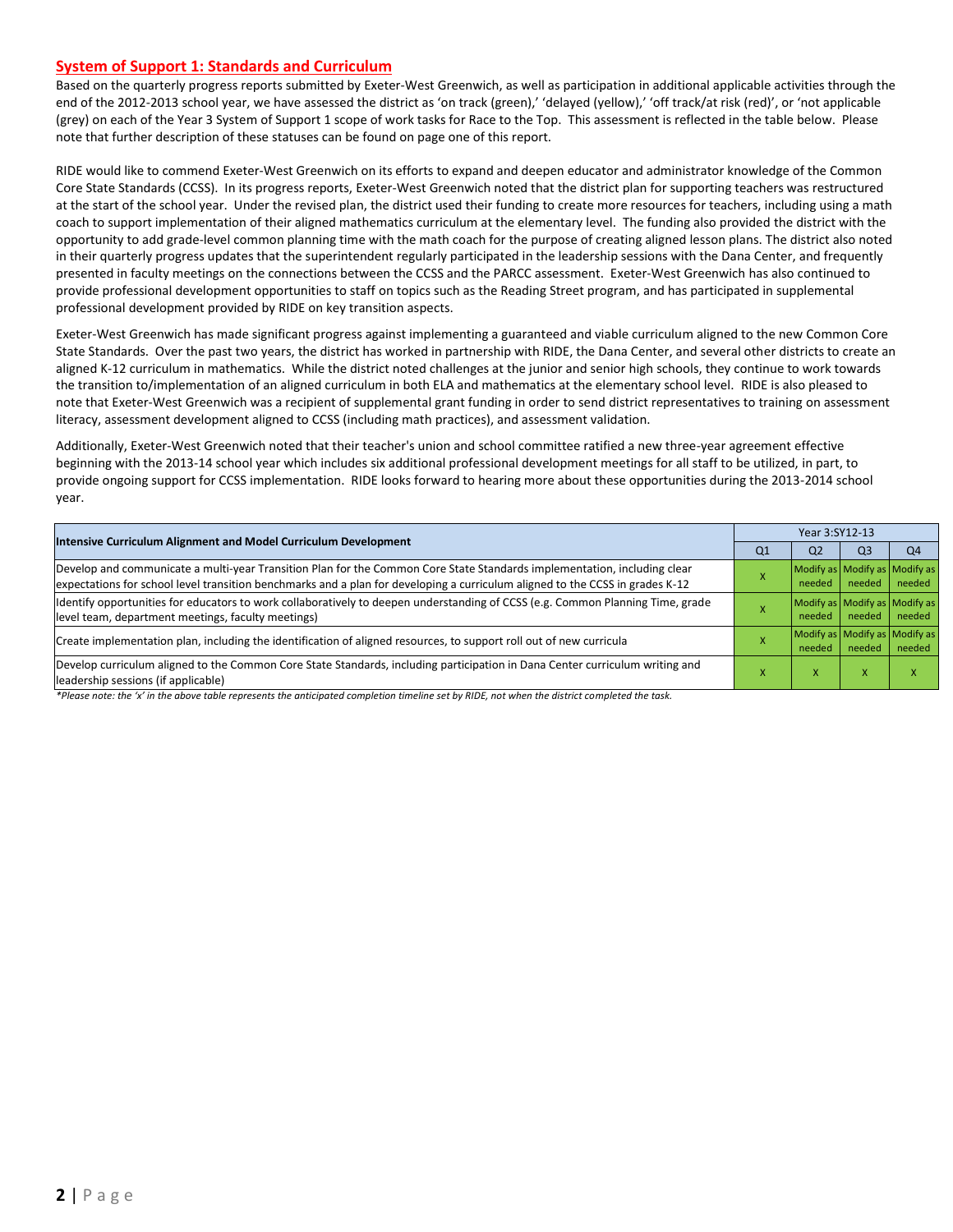#### **System of Support 2: Instructional Improvement Systems**

During the 2012-2013 school year, Exeter-West Greenwich chose to implement two of the four Race to the Top projects in System of Support 2 (Data Use professional development, and the Instructional Management System). Based on the quarterly progress reports submitted by Exeter-West Greenwich, as well as participation in additional applicable activities through the end of the 2012-2013 school year, we have assessed the district on each of the Year 3 scope of work tasks for those applicable projects.

In addition to configuring the Instructional Management System (IMS) to provide educator access to the tool, Exeter-West Greenwich met with RIDE staff to gain a deeper understanding of the IMS components. During the 2012-2013 school year all educators verified their single sign-on information, and TCS data was submitted. The district identified key lead individuals for each component of the system and all attended the IMS integration meeting held in the district; this work, however, was delayed due to the loss of the district's IT director. In the upcoming year, Exeter-West Greenwich indicated that they plan to further pursue use of the IMS as part of their overall strategy for assessment development and curriculum resource sharing to support CCSS implementation.

During the 2012-2013 school year, two elementary schools from Exeter-West Greenwich participated in the Data Use professional development series as part of a common professional goal of data use and analysis supported by both the Data Use program as well as in-house professional development. RIDE is pleased that the district found this training helpful, and that the teams have incorporated many of the new understandings into practice at the building level. In their quarterly progress update report, the district leadership noted that the work has taken root in the two participating elementary schools, with active data teams that have embraced the work and who have facilitated faculty trainings during earlyrelease time, faculty meetings and CPT. We look forward to hearing more about the impact of this professional development on the junior high school and high school during the upcoming 2013-2014 school year, as well as how Wawaloan and Metcalf continue to deepen their data use.

Exeter-West Greenwich has indicated that they will fully participate in the Interim Assessments and that the district will facilitate teacher participation in the Formative Assessment professional development during the 2013-2014 school year. In preparation for implementing the professional development modules, school administrators were assigned to a 'class' so that they could work through the modules as a group prior to developing a roll-out plan for the teachers. Based on evaluation data from the 2012-2013 school year, administrators verified the need for this professional development and have incorporated it into a district-wide professional development growth plan for the 2013-2014 school year. We look forward to hearing more about Exeter-West Greenwich's plans for implementing these new initiatives in the upcoming CLO meetings.

In the upcoming CLO sessions, we look forward to hearing about the Exeter-West Greenwich's plans for implementing new initiatives, or deepening engagement in initiatives implemented during the 2012-2013 school year. Additionally, looking ahead towards the PARCC assessment, we hope to hear more from districts about how these initiatives are supporting their transition to the common core.

| 'Data Use' Professional Development                                                                                                                             |  | Year 3:SY12-13 |                |                |  |  |  |
|-----------------------------------------------------------------------------------------------------------------------------------------------------------------|--|----------------|----------------|----------------|--|--|--|
|                                                                                                                                                                 |  | Q <sub>2</sub> | Q <sub>3</sub> | O <sub>4</sub> |  |  |  |
| In coordination with RIDE, select 'Data Use' training dates for each cohort of schools, as applicable                                                           |  |                |                | Year 2         |  |  |  |
| Identify and provide RIDE with the leadership team members from each school who will participate in the Year 1 and/or Year 2<br>training cohorts, as applicable |  |                |                | Year 2         |  |  |  |
| Following 'Data Use' professional development, identify district and school practices to sustain and deepen data use and<br>collaboration                       |  |                |                |                |  |  |  |

\* Please note that, for this project, 'year 1' refers to cohort 1 taking place during the 2012-2013 school year, and 'Year 2' refers to cohort 2 taking place during the 2013-2014 school year.

|                                                                                                                                                                                                           |                                         | Year 3:SY12-13 |                |                |  |  |  |
|-----------------------------------------------------------------------------------------------------------------------------------------------------------------------------------------------------------|-----------------------------------------|----------------|----------------|----------------|--|--|--|
| <b>Instructional Management System (IMS)</b>                                                                                                                                                              |                                         |                | Q <sub>3</sub> | Q <sub>4</sub> |  |  |  |
| Designate an LEA data steward to support decision making around data collections and systems implementation and to provide input<br>and feedback on data initiatives through designated representatives   | As needed As needed As needed As needed |                |                |                |  |  |  |
| Maintain data quality standards of local student information systems and upload local assessment data and program information as<br>required by RIDE in a timely manner                                   |                                         | $\lambda$      |                |                |  |  |  |
| Following RIDE training, LEA Administrative Users and LEA Trainers configure the IMS for educator use and to provide end users with<br>access and training needed to utilize the IMS for daily activities |                                         | $\lambda$      |                |                |  |  |  |
| Deepen the understanding and use of the IMS among all educators                                                                                                                                           |                                         | $\lambda$      |                |                |  |  |  |

| [Formative Assessment Professional Development Modules (accessed via the Instructional Management System)        |  | Year 3:SY12-13 |  |  |  |  |  |
|------------------------------------------------------------------------------------------------------------------|--|----------------|--|--|--|--|--|
|                                                                                                                  |  | Q <sub>2</sub> |  |  |  |  |  |
| ldentify facilitators who will support the implementation of formative assessment practices in daily instruction |  |                |  |  |  |  |  |
| Coordinate participation of educators in training modules and communities of practice                            |  |                |  |  |  |  |  |

| Interim Assessments (accessed via the Instructional Management System)                                                                                                                  |                | Year 3:SY12-13         |                                                            |    |  |  |  |
|-----------------------------------------------------------------------------------------------------------------------------------------------------------------------------------------|----------------|------------------------|------------------------------------------------------------|----|--|--|--|
|                                                                                                                                                                                         | Q <sub>1</sub> | Q <sub>2</sub>         | Q3                                                         | O4 |  |  |  |
| Develop protocols or expectations regarding the use of interim assessment to inform instruction including timelines for<br>administration and process for scoring and reporting results |                |                        |                                                            |    |  |  |  |
| Send LEA-determined facilitators to RIDE provided training on both the Fixed-Form assessment tool and the test-building tool                                                            | Fixed Form     | Test<br><b>Builder</b> |                                                            |    |  |  |  |
| Train of educators in the LEA on the administration and use of interim assessments utilizing RIDE-trained facilitators                                                                  |                | $\Lambda$              |                                                            |    |  |  |  |
| Administration of Interim Assessments in selected grades and content area(s)                                                                                                            | $1st$ Fixed    | $2^{nd}$ Fixed         | 3 <sup>rd</sup> Fixed<br>Form Test   Form Test   Form Test |    |  |  |  |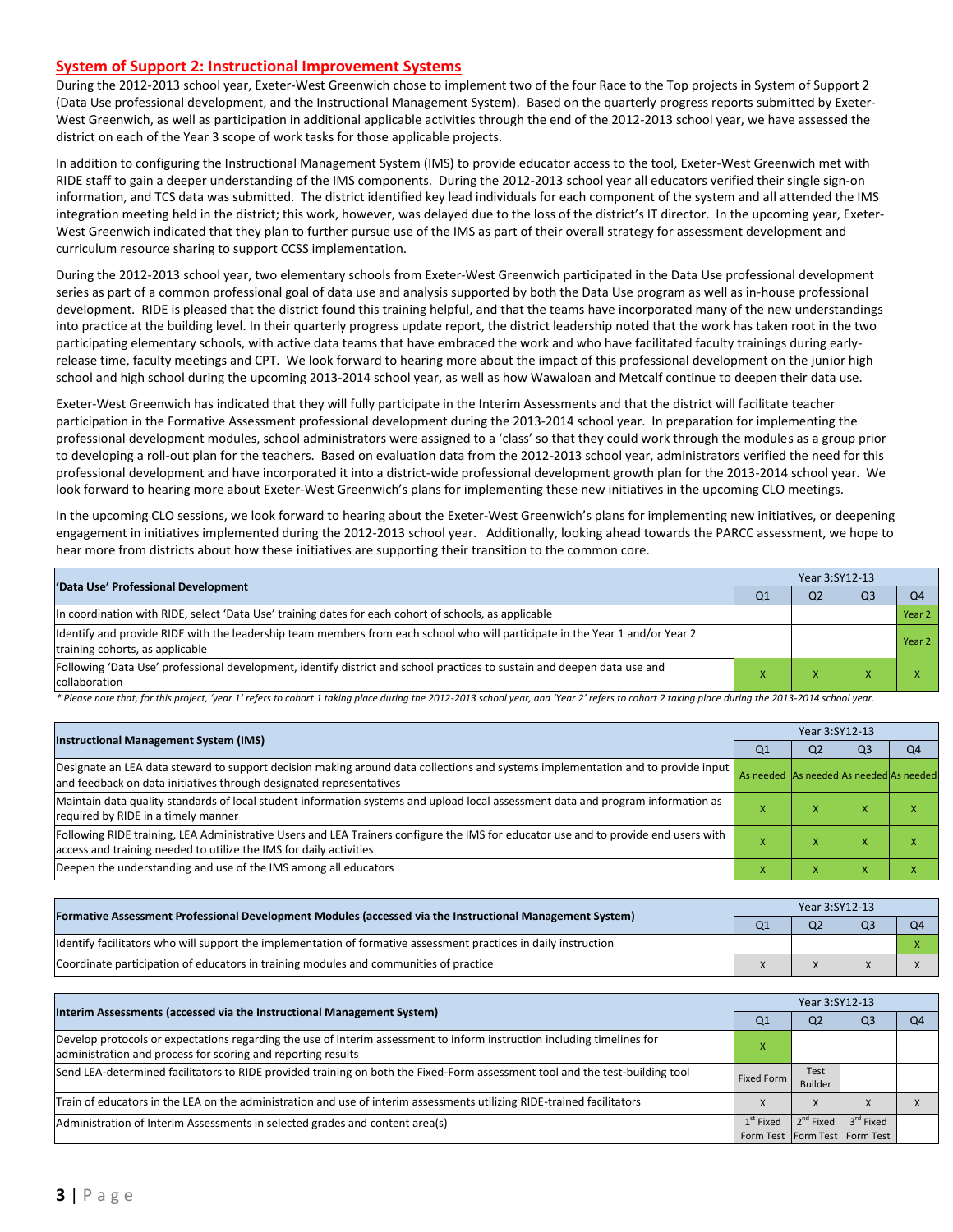#### **System of Support 3: Educator Effectiveness**

During the 2012-2013 school year, Exeter-West Greenwich fully implemented all components of System of Support 3 - the Rhode Island model for teacher and building administrator evaluations; and final effectiveness ratings for all teachers and building administrators have been submitted to RIDE using the Educator Performance and Support System. Based on the quarterly progress reports submitted by Exeter-West Greenwich, as well as participation in additional applicable activities through the end of the 2012-2013 school year, we have assessed the district on each of the Year 3 scope of work tasks for Educator Evaluation.

Exeter-West Greenwich made considerable progress in implementing educator evaluations during the 2012-2013 school year, despite the lack of a contract. All evaluators in the district participated in training activities, including the calibration training. At the superintendent's directive, no observations were conducted by administrators who had not yet passed the on-line proficiency test. This decision was supported by the District Evaluation Committee, who also worked to develop a District Appeals Process. To further support the educator evaluation implementation process, district administrators shared a professional goal related to the implementation of the evaluation system and received in-house training throughout the school year. The district also utilized RTT funds to release one of the principals two days per week for the purpose of conducting co-observations with all school-based administrators. In the quarterly progress update report, the district noted that this strategy was highly beneficial and allowed them to focus on inconsistencies among staff.

While utilization of the Educator Performance and Support System (EPSS) was challenging from an IT perspective, RIDE is pleased to note that the district continued to work through those challenges and utilized the system to track various components of the process. Exeter-West Greenwich noted in their quarterly progress update that based on a review of data pulled from the EPSS relative to teacher evaluation (component 3d), they identified a need for further professional development in the area of assessments. As a result, the district will utilize professional development days as well as common planning time and other professional development opportunities to roll out and facilitate the formative assessment online modules during the 2013-14 school year. Administrators and school-based volunteers will begin to preview these modules in June and into the summer.

As we enter into the final year of the Race to the Top grant, RIDE encourages Exeter-West Greenwich to continue to engage their CLO peers in thinking about continuous support for evaluation implementation, utilization of District Evaluation Committees, and how evaluation data is being used to identify professional development needs.

| <b>Educator Evaluation</b>                                                                                                                                                                           |                |                | Year 3:SY12-13                             |                                  |  |
|------------------------------------------------------------------------------------------------------------------------------------------------------------------------------------------------------|----------------|----------------|--------------------------------------------|----------------------------------|--|
|                                                                                                                                                                                                      | Q <sub>1</sub> | Q <sub>2</sub> | Q <sub>3</sub>                             | Q <sub>4</sub>                   |  |
| Participate in educator evaluation model design, development and refinement feedback opportunities                                                                                                   | x              | X.             | X                                          | X                                |  |
| Identify District Evaluation Committee members, responsible for monitoring the implementation of the system and providing<br>recommendations to LEA leadership teams                                 |                |                |                                            | X                                |  |
| ldentify individuals who will serve as primary and, if applicable, secondary/complementary evaluators                                                                                                |                |                |                                            | X                                |  |
| Send all required evaluators to RIDE-provided evaluator training on model; Send evaluators and system administrators to training on<br>the Educator Performance Support System (EPSS) data system    |                |                | Mid-year<br>half-day<br>training           | Mid-year<br>half-day<br>training |  |
| Examine LEA Policies and Contracts for Challenges; where applicable, consider memorandums of understanding or contract renewal<br>language which will support district implementation of evaluations |                | x              | X                                          | X                                |  |
| Create a plan for the appropriate use of funds to support implementation of educator evaluation system                                                                                               |                |                |                                            | X                                |  |
| Complete required components of RI Model for educator and building administrator evaluations<br>SLO <sub>s</sub> and<br>Goals                                                                        |                | Midyear        | Midyear<br>Conference Conference Summative | <b>EOY Report</b><br>&<br>rating |  |
| Submit evaluation data and documentation (e.g. component and summative level ratings, verified rosters); provide other requested<br>information to support RIDE research and system improvement      | X              | x              | $\mathsf{x}$                               | X                                |  |
| Use Evaluation Data to identify individual and school/district-wide professional development needs and act on those needs                                                                            |                |                | X                                          | X                                |  |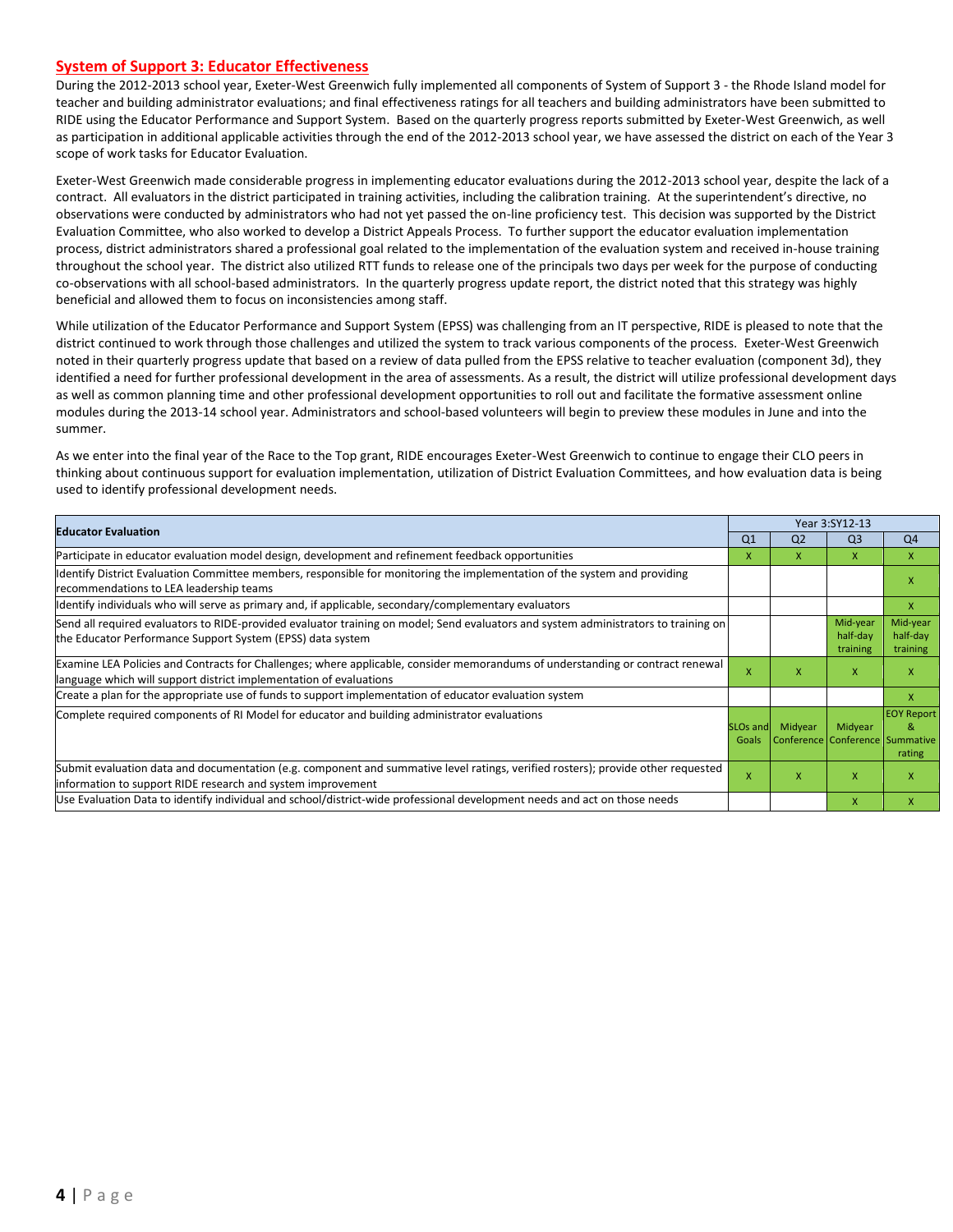#### **System of Support 4: Human Capital Development**

During the 2012-2013 school year, Exeter-West Greenwich had no eligible teachers and, therefore, did not participate in the Beginning Teacher Induction program.

In the upcoming CLO sessions, RIDE looks forward to engaging in a deeper conversation around the revisions that Exeter-West Greenwich and other LEAs have made to their hiring policies, timelines, and processes in order to support broader human capital initiatives including recruitment of highly qualified and diverse candidates and providing data-driven induction support to beginning teachers.

| <b>Beginning Teacher Induction</b>                                                                                                                                                       |  | Year 3:SY12-13 |                |    |  |  |  |
|------------------------------------------------------------------------------------------------------------------------------------------------------------------------------------------|--|----------------|----------------|----|--|--|--|
|                                                                                                                                                                                          |  | Q <sub>2</sub> | Q <sub>3</sub> | Q4 |  |  |  |
| If applicable, recommend potential Induction Coaches to RIDE                                                                                                                             |  |                |                |    |  |  |  |
| Review and revise hiring policies, timelines and processes in order to support appropriate and timely projections for anticipated hires<br>requiring induction coach services            |  |                | $\Lambda$      |    |  |  |  |
| Provide RIDE with list of beginning teachers who will receive Induction Coach support in a timely manner in order to ensure that all<br>beginning teachers have coaching                 |  |                |                |    |  |  |  |
| Participate in RIDE-provided information opportunities in order to learn about induction coach program                                                                                   |  |                |                |    |  |  |  |
| Provide feedback to RIDE on the development and integration of existing mentorship programs into a sustainable, instructionally-<br>focused state or district-wide Induction Coach model |  |                | $\Lambda$      |    |  |  |  |

The contents of this report were developed under a Race to the Top grant from the U.S. Department of Education. However, those contents do not necessarily represent the policy of the U.S. Department of Education, and you should not assume endorsement by the Federal Government.